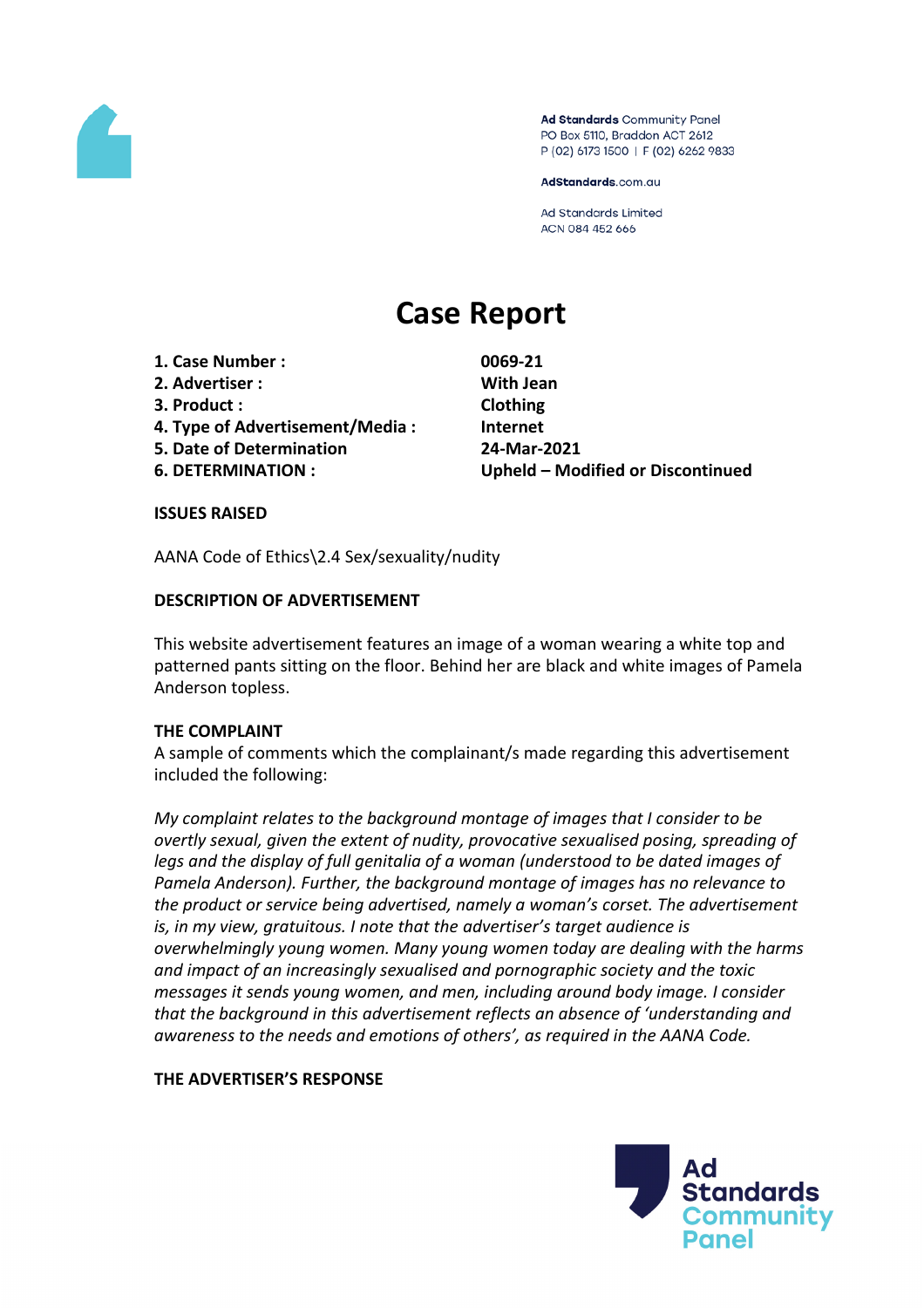

Comments which the advertiser made in response to the complainant/s regarding this advertisement include the following:

*Advertiser did not provide a response.*

### **THE DETERMINATION**

The Ad Standards Community Panel (the Panel) considered whether this advertisement breaches Section 2 of the AANA Code of Ethics (the Code).

The Panel noted the complainant's concern that the advertisement is overtly sexual and not relevant to the product or service being advertised.

The Panel viewed the advertisement and noted the advertiser's response.

# **Section 2.4: Advertising or Marketing Communications shall treat sex, sexuality and nudity with sensitivity to the relevant audience.**

The Panel noted the Practice Note for the Code states:

*"Overtly sexual depictions where the depiction is not relevant to the product or service being advertised are likely to offend Prevailing Community Standards and be unacceptable.*

*"Although not exhaustive, the following may be considered to be overtly sexual:*

- *• Poses suggestive of sexual position: parting of legs, hand placed on or near genitals in a manner which draws attention to the region;*
- *• People depicted in sheer lingerie or clothing where a large amount of buttocks, female breasts, pubic mound or genital regions can be seen; The use of paraphernalia such as whips and handcuffs, particularly in combination with images of people in lingerie, undressed or in poses suggestive of sexual position;*
- *• Suggestive undressing, such as pulling down a bra strap or underpants; or*
- *• Interaction between two or more people which is highly suggestive of sexualised activity."*

#### **Does the advertisement contain sex?**

The Panel considered whether the advertisement contained sex. The Panel noted the definition of sex in the Practice Note is "sexual intercourse; person or persons engaged in sexually stimulating behaviour".

The Panel considered that the woman in the image was posed modelling an item of clothing, and is not engaging in sexual activity. The Panel noted that although the content of the posters behind the model were sexualised, they also did not contain sex.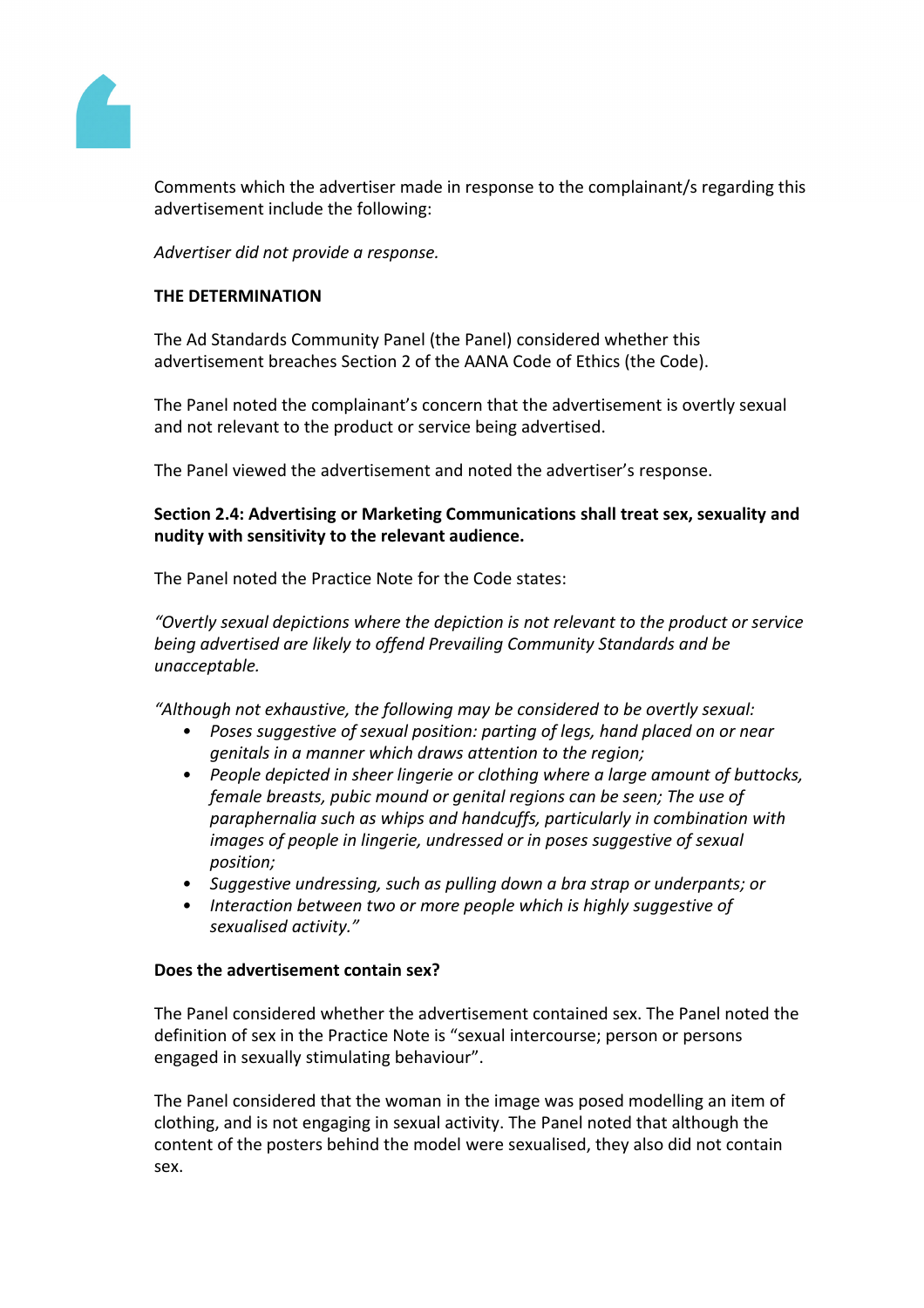

#### **Does the advertisement contain sexuality?**

The Panel noted the definition of sexuality in the Practice Note is "the capacity to experience and express sexual desire; the recognition or emphasis of sexual matters".

The Panel noted that the images behind the woman are of a highly sexualised nature similar to those found in pornography and that this did contain sexuality.

#### **Does the advertisement contain nudity?**

The Panel noted that the definition of nudity in the Practice Note is "the depiction of a person without clothing or covering; partial or suggested nudity may also be considered nudity".

The Panel noted that the model was modelling the product and was not naked. The Panel noted that the poster images in the background featured five images of a topless woman. The Panel noted that in two of the images the woman appears to be naked, except for a set of heels, however her position meant that her genitals could not be seen. The Panel noted that in the other three images the woman was angled towards the camera and was wearing g-string.

The Panel considered that images of a woman with her breasts fully exposed did constitute nudity.

#### **Is the issues of sexuality and nudity treated with sensitivity to the relevant audience?**

The Panel noted that the definition of sensitivity in the Practice Note is "understanding and awareness to the needs and emotions of others".

The Panel considered that the requirement to consider whether sexual suggestion is 'sensitive to the relevant audience' requires them to consider who the relevant audience is and to have an understanding of how they might react to or feel about the advertisement.

The Panel noted that this image appears on the advertiser's website as a product listing and as such the relevant audience would be limited to those shopping on the website who would likely be adults.

The Panel considered that many adults would not expect to see images such as these when shopping for clothing online, and would find these images confronting and not relevant to the product.

The Panel considered that the nudity and sexualised poses in the background image were overtly sexual and not relevant to the promotion of the product.